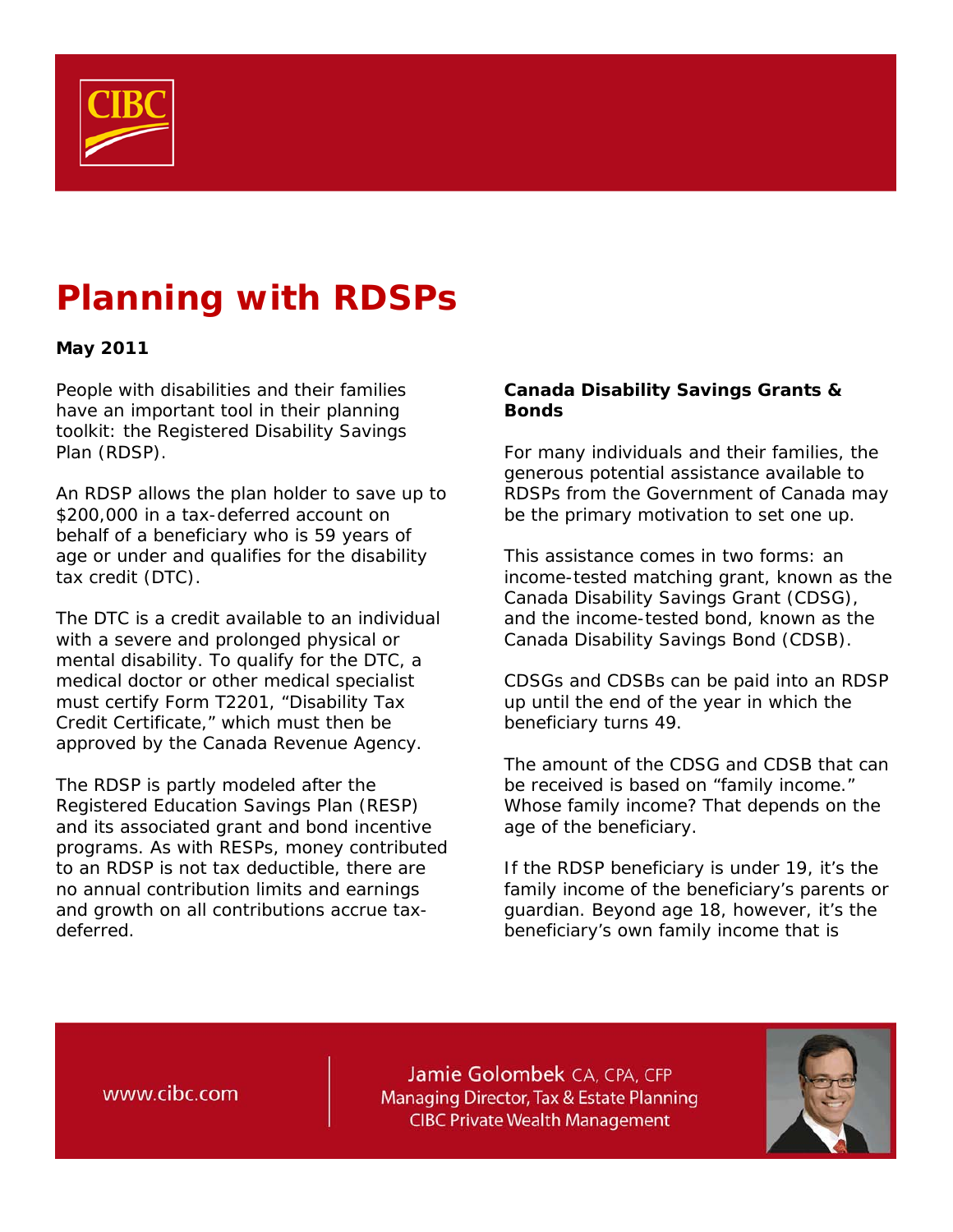relevant. If the beneficiary is under the care of an agency receiving an amount under the Children's Special Allowances Act (Canada), then family income is not an issue and the beneficiary qualifies for the highest amount of government assistance.

If annual family income is less than or equal to \$83,088, the CDSGs are equal to 300% on the first \$500 of contributions and 200% on the next \$1,000 of contributions. So, by contributing \$1,500, the RDSP could collect CDSGs of \$3,500 (the maximum annual amount).

If annual family net income is over \$83,088, the CDSG is limited to 100% of the first \$1,000 of annual contributions.

The CDSB is meant for lower-income families and is equal to \$1,000 per year when annual family income is less than or equal to \$24,183. No contributions are required to receive the CDSB and it is phased out, prorata, based on annual family income between \$24,183 and \$41,544.

The maximum amount of CDSGs collectible during the beneficiary's lifetime is \$70,000 and the maximum available in CDSBs is \$20,000.

2011 marks the first time that retroactive CDSGs and CDSBs can be collected based on new contributions.

As a result of the change, when an RDSP is opened, CDSGs and CDSBs will ultimately be paid on unused entitlements for the preceding 10 years (but no earlier than 2008) up to an annual maximum of \$10,500 and \$10,000, respectively. The CDSG unused entitlement is applied first to the highest available matching rate, followed by any grant entitlement at lower rates. Both CDSGs and CDSBs will be based on the beneficiary's family income in those particular years.

.

For example, Josh has a disability and minimal income but has not yet opened an RDSP. For each of 2008, 2009, 2010 and 2011, Josh accumulated \$500 in CDSG entitlements at a 300% matching rate (\$500  $x$  4 = \$2,000) and \$1,000 in CDSG entitlements at a 200% matching rate  $($1,000 \times 4 = $4,000)$ . Also, he earned CDSB entitlements of \$1,000 for each of those years  $($1,000 \times 4 = $4,000)$ .

If Josh opens an RDSP in 2011 with only a \$2,000 contribution, he can collect \$10,000 of government funds. First, he receives \$4,000 of CDSBs, amounting to \$1,000 for each of 2008, 2009, 2010 and 2011. He will also receive \$6,000 of CDSGs based on his \$2,000 contribution, representing a 300% match of his four annual accumulated \$500 CDSG entitlements.

Josh will still have \$4,000 of CDSG entitlements at 200% to be carried forward to collect in future years if and when he is able to make sufficient contributions.

If you're thinking you can simply open up the account for a few years, collect some government CDSGs and CDSBs, and then withdraw all the money, think again. There is a special holdback rule that if anything is withdrawn from the RDSP, even only one dollar, all CDSGs and CDSBs paid into an RDSP in the preceding ten years must be repaid to the government. As a result, the plan issuer must prevent payments that would cause the value of plan assets to go below the government assistance holdback amount.

The rule was put into place to ensure that RDSPs are used to promote "long-term savings" for a disabled person, as well as to prevent CDSGs and CDSBs from being essentially "recycled" through withdrawals to obtain future years' matching grants.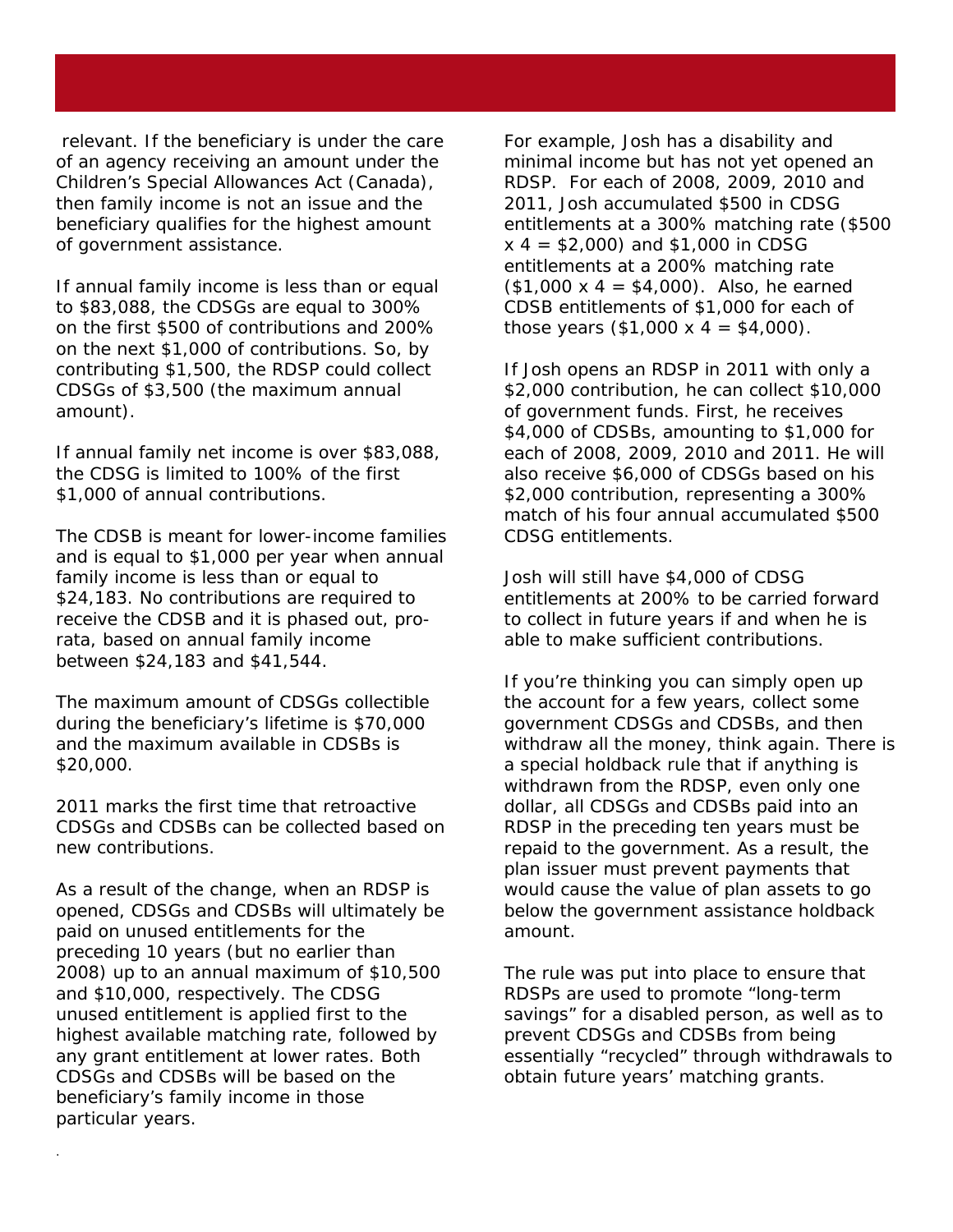The holdback rule also requires the ten-year repayment should the beneficiary die or no longer be eligible to claim the DTC.

If the specific RDSP permits, withdrawals can be paid out at any time, but in any event, must begin no later than the end of the year the beneficiary turns 60. There are maximum limits as to how much can be paid out, and in cases where the total CDSGs and CDSBs exceed the amount privately contributed, there is a minimum payout requirement as well.

The payments must be made to the beneficiary, if he or she is alive, and there is no restriction on how the payments must be used.

In the event of the beneficiary's death, the RDSP assets must be paid out to the deceased beneficiary's estate, less any assistance holdback amount that must be repaid to the government, by the end of the year following the year of the beneficiary's death. This means the RDSP assets will pass in accordance with the beneficiary's will, or if there is no will, on an intestacy.

RRSP/RRIF/RPP proceeds rollover upon death to RDSP.

Another opportunity for establishing a new RDSP or contributing to an existing RDSP will come into effect on July 1, 2011. Effective July 1, 2011, a rollover of proceeds of a deceased individual's RRSP can be made to the RDSP of the deceased individual's financially dependent infirm child or grandchild. These new rules will also apply to amounts contributed to an RDSP using registered retirement income fund (RRIF) proceeds and certain lump-sum amounts paid from registered pension plans (RPP).

If the RRSP/RRIF annuitant or RPP member died after 2007 and but before 2011, special transitional rules effective July 1, 2011 allow

.

a rollover contribution of the deceased's plan proceeds to be made to the RDSP of a financially dependent infirm child or grandchild of the deceased, provided the contribution is made after June 30, 2011 but before 2012.

## **Effect on provincial disability programs and benefits**

Many government benefits, at both the federal and provincial level, are either income or asset-tested, such that any income earned or assets accumulated over certain government-determined thresholds either disqualify or significantly reduce the amount of government assistance.

When the RDSPs were first announced, the federal government took the lead to ensure that assets in an RDSP, when paid to the beneficiary, would not reduce the beneficiary's entitlement to federal incometested benefits that are delivered through the tax system, such as the GST/HST credit or the Child Tax Benefit. In addition, RDSP payments to the beneficiary would neither reduce Old Age Security benefits nor Employment Insurance benefits.

All provinces and territories also provide various levels of income support for disabled persons, which are means-tested. At the time of writing, nearly all provinces and territories have announced either a full or partial exemption of RDSP assets and withdrawals from asset or income-tested provincial disability benefits.

#### **RDSPs vs. trusts**

Until the advent of the RDSP, most planning for persons with disabilities focused on the use of trusts. Specifically, a fully discretionary trust is often used to protect the assets, including an inheritance, on behalf of the beneficiary and to preserve the beneficiary's rights to collect asset-tested